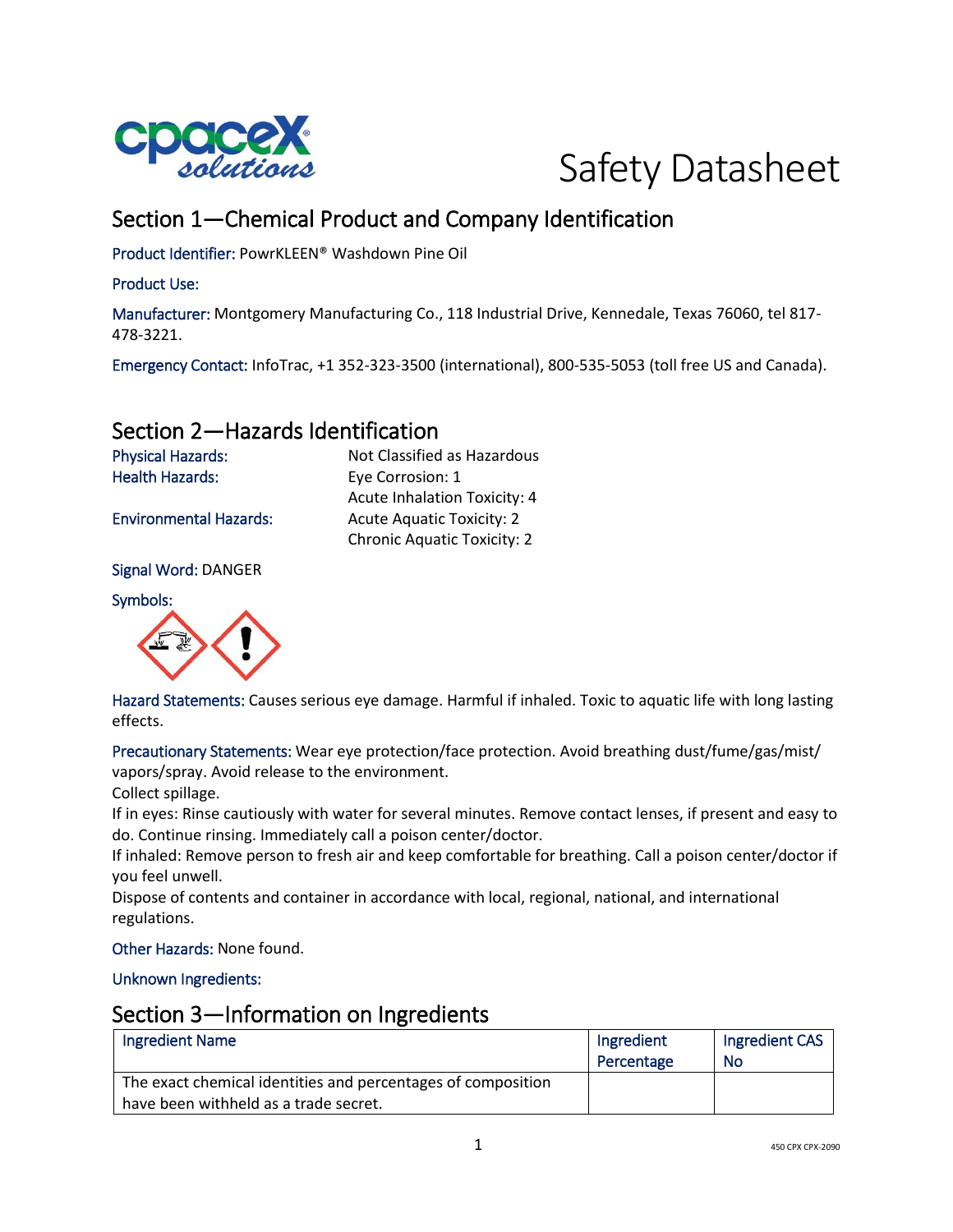# Section 4—First Aid Measures

Skin contact: If on skin: Wash with plenty of water. If skin irritation or rash occurs: Get medical advice/attention. Wash contaminated clothing before reuse.

Eye contact: If in eyes: Rinse cautiously with water for several minutes. Remove contact lenses, if present and easy to do. Continue rinsing. Immediately call a poison center/doctor.

Ingestion: If swallowed: No need for first aid is anticipated if material is swallowed. If irritation occurs, seek medical attention.

Inhalation: If inhaled: Remove person to fresh air and keep comfortable for breathing. Call a poison center/doctor if you feel unwell.

Most important symptoms/effects, acute and delayed: N/D

Indication of immediate medical attention/special treatment: N/D

### Section 5—Fire-Fighting Measures

Suitable extinguishing media: Water, fog, foam, dry chemical, CO₂

Specific hazard arising from chemicals: None known

Special equipment and precautions: Wear self-contained breathing apparatus and protective gear. Cool nearby containers with water spray.

### Section 6—Accidental Release Measures

Personal precaution, protective equipment, emergency procedures: Avoid contact with skin and eyes. Do not ingest. Do not inhale. Wear Personal Protective Equipment (refer to section 8).

Methods and material for containment and clean up: Avoid release to the environment. Stop discharge and contain material. Substantial quantities may be recovered with a vacuum pump. Use explosion proof equipment if flammable or combustible. Otherwise, use appropriate absorbent. Place contaminated material in container suitable for disposal. Use appropriate protective equipment. Be sure there is adequate ventilation. Do not flush to streams or other bodies of water. Contact appropriate environmental agencies if further guidance is required.

## Section 7—Handling and Storage

Precautions for safe handling: Wash thoroughly after handling, especially before eating, drinking, smoking or using restroom facilities. Wash goggles and gloves. Launder contaminated clothing. Do not swallow. Do not get in eyes. Do not inhale mists or vapors.

Cautions for safe storage: Keep out of reach of children. Keep container closed when not in use.

Incompatibilities: N/D

### Section 8—Exposure controls/personal protection

Exposure Limits: N/D

#### Specific Engineering: N/D

Individual protective equipment and measures: Eye Protection: Safety goggles recommended. Skin Protection: Wear waterproof and chemical resistant gloves. Respiratory Protection: Use in well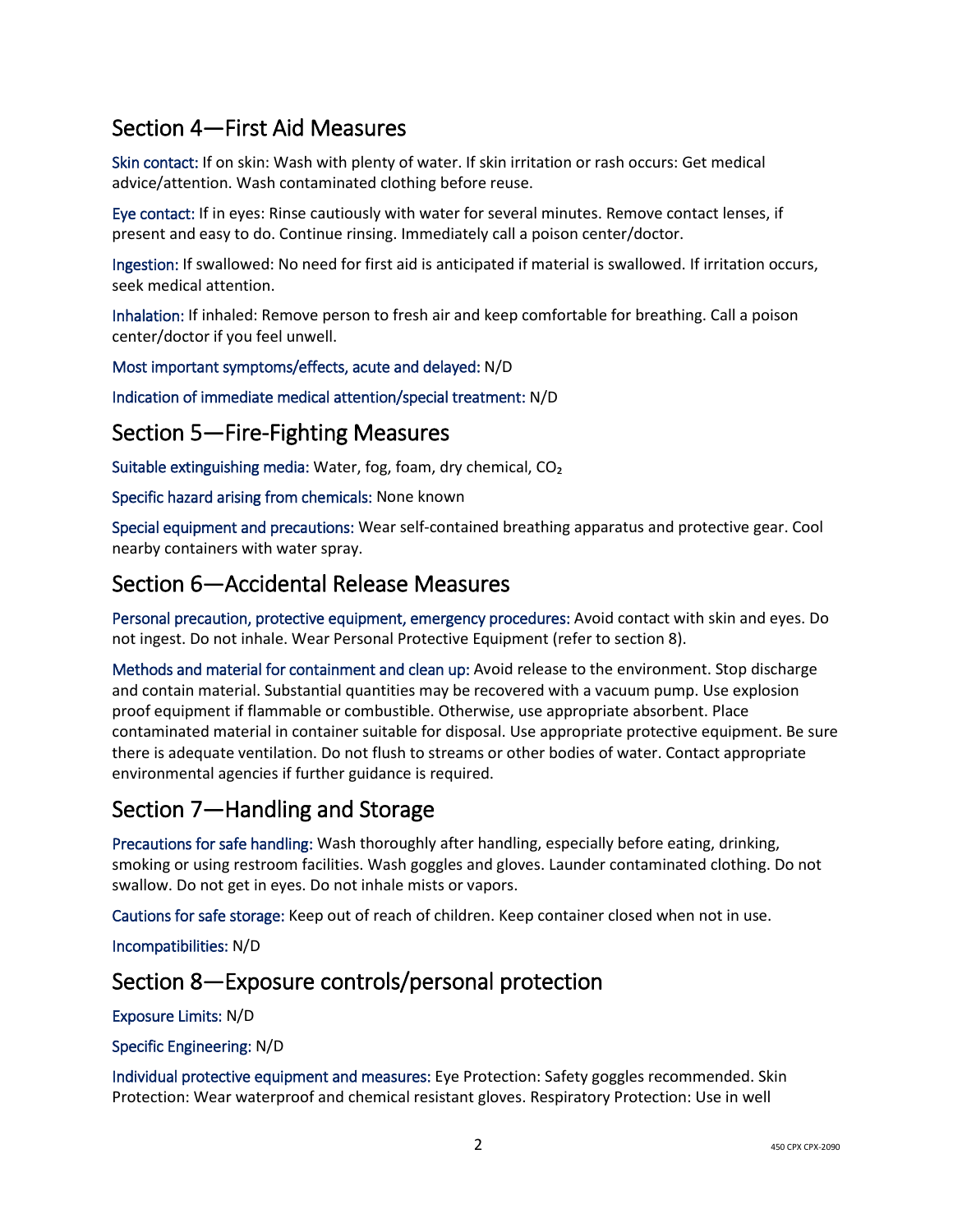ventilated area or utilize a respiratory program that meets OSHA's CFR 1910.134 or ANSI Z88.2 requirements whenever workplace conditions warrant respirator use.

## Section 9—Physical and Chemical Properties

| Physical State: N/D                               | Flammability (solid, gas): N/D    |
|---------------------------------------------------|-----------------------------------|
| Color: N/D                                        | Vapor Pressure (mmHg): N/D        |
| Odor: N/D                                         | Vapor Density (air= 1): N/D       |
| Odor Threshold: N/D                               | <b>Relative Density: N/D</b>      |
| pH: N/D                                           | Solubilities: N/D                 |
| Melting point/freezing Point: N/D                 | <b>Partition Coefficient: N/D</b> |
| Initial Boiling Point and Boiling Range: N/D      | Auto-Ignition Temperature: N/D    |
| Flash Point: N/D                                  | Decomposition Temperature: N/D    |
| <b>Evaporation Rate: N/D</b>                      | Viscosity: N/D                    |
| Upper/Lower Flammability or Explosive limits: N/D |                                   |

### Section 10—Stability and Reactivity:

| <b>Chemical Stability: Stable</b>            | Condition to Avoid: N/D                             |
|----------------------------------------------|-----------------------------------------------------|
| Reactivity: No specific reactivity test data | <b>Possibility of Hazardous Reaction: Hazardous</b> |
| available for this mixture.                  | Polymerization: N/D                                 |
| Incompatible Materials: N/D                  | <b>Hazardous Decomposition Products:</b>            |
|                                              | N/D                                                 |

## Section 11—Toxicological information:

Information on the likely routes of exposure: Skin contact, eye contact, inhalation, ingestion.

| <b>Chemical Name</b>                          | Oral LD50    | <b>Dermal LD50</b> | <b>Inhalation LD50</b> |
|-----------------------------------------------|--------------|--------------------|------------------------|
| Ingredient 1                                  | $>900$ mg/kg | N/D                | N/D                    |
| Product as a Whole                            | 3,009 mg/kg  | N/D                | N/D                    |
| The exact chemical identities and percentages |              |                    |                        |
| of composition have been withheld as a trade  |              |                    |                        |
| secret.                                       |              |                    |                        |

Important symptoms: Refer to Section 4—First Aid Measures.

#### Effects of Acute Exposure: N/D

#### Effects of Chronic Exposure: N/D

Carcinogenicity: IARC, ACGIH, NTP, OSHA: No component of this product present at levels greater than or equal to 0.1% is identified as probable, possible or confirmed human carcinogen by IARC, ACGIH, NTP, OSHA respectively.

Other Data: N/D

## Section 12—Ecological Information:

Ecotoxicity: Harmful to aquatic life with long lasting effects.

Ingredient 1: Toxicity to fish LC50 - Pimephales promelas (fathead minnow) - 3.8 - 6.2 mg/l - 96 h, Toxicity to daphnia and other aquatic invertebrates LC50 - Daphnia magna (Water flea) - 9.3 - 21.4 mg/l - 48 h, Toxicity to bacteria IC50 - Bacteria - > 1,000 mg/l - 16 h.

| Persistence and degradability: N/D | Bioaccumulative Potential: N/D |
|------------------------------------|--------------------------------|
|------------------------------------|--------------------------------|